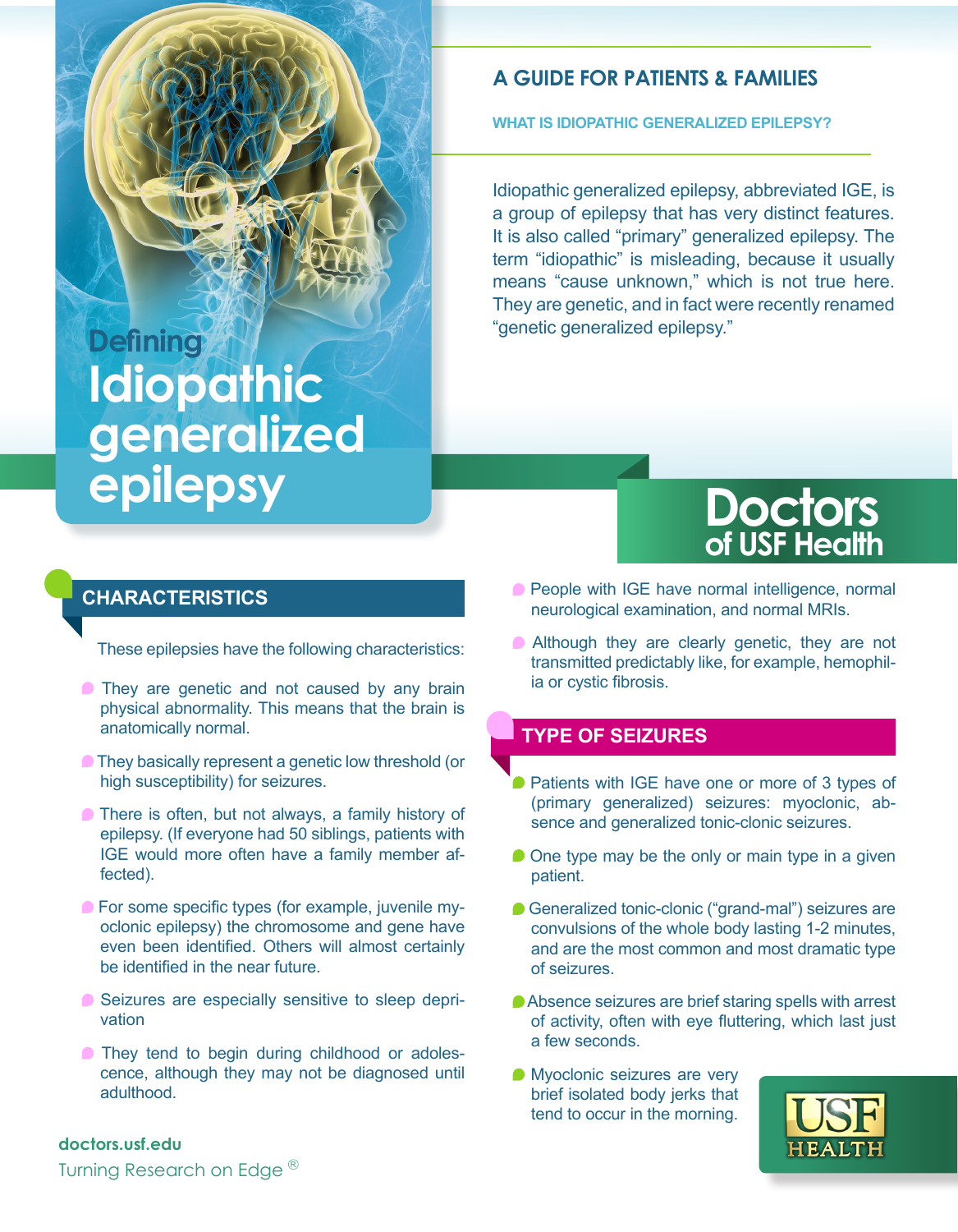## **Defining Idiopathic generalized epilepsy**

#### **HOW DO WE MAKE THE DIAGNOSIS?**

- It may be difficult, and at times impossible, to make a precise diagnosis of epilepsy type (beyond just "epilepsy" or "seizure disorder").
- Age of onset is usually early in life.
- The types of seizures seen in IGE are described above.
- **Intellectual functions, neurological exam, and imag**ing (MRI) are normal in IGE.
- The electroencephalogram (EEG) is the only definitive test to confirm the diagnosis of IGE. Unfortunately, a single EEG is often normal in patients with epilepsy, in which case it does not help. When abnormal, the EEG in IGE is very characteristics, with various combinations of generalized spike-wave complexes, spikes, or polyspikes, sometimes triggered by flashing lights (photosensitivity).

#### **SUBTYPES OF IGE**

Depending on age at onset, predominant seizure type(s), and EEG findings, several subtypes of IGE exist:

- **Childhood absence epilepsy: typically begins be**tween 4 and 10 years of age. The main seizure type is typical absences, which are brief (about 10 seconds), but occur frequently (usually >10 daily). About 50% of patients also have generalized tonic clonic seizures seizures, and very few also have myoclonic seizures. EEG shows a very characteristic pattern of spike-wave complexes.
- **Juvenile myoclonic epilepsy (JME) typically begins** in adolescence (12-18 years), and is characterized by myoclonic jerks, particularly in the morning. EEG shows a very characteristic pattern called generalized polyspikes, often with generalized 3-5 Hz spike-wave complexes.
- **Epilepsy with grand-mal seizures consists of gen**eralized tonic clonic seizures mainly, which may be more frequent in the morning. EEG can show either of the above patterns or generalized spikes.

#### **WHY IS IT IMPORTANT TO KNOW EXACTLY WHICH TYPE OF EPILEPSY I HAVE?**

- Because treatment options are not exactly the same for IGE and partial (focal) epilepsies. Some drugs work better than others for this type of epilepsy (see below).
- Because surgery is never an option for this type of epilepsy.
- **Because prognosis is generally different from (bet**ter than) focal epilepsy.

#### **TREATMENT**

- The IGEs are usually easy to treat, i.e., they respond to medications in about 80-90% of patients.
- Many IGEs are outgrown in young adulthood, with the exception of JME.
- Many patients with IGE are wrongly diagnosed with "complex partial seizures" (partial epilepsy), which results in a poor choice of medications such as, for example, phenytoin (Dilantin), carbamazepine (Tegretol), or gabapentin (Neurontin).
- Many drugs are available to treat epilepsy, but they are not all appropriate for this type of epilepsy.
- Phenytoin (Dilantin), carbamazepine (Tegretol), gabapentin (Neurontin), tiagabine (Gabitril), oxcarbazepine (Trileptal) are good drugs for partial (focal) seizures, but do not work well in IGE. In fact they can make some seizures worse. This is unfortunate because phenytoin (Dilantin) and carbamazepine (Tegretol) are the most often prescribed drugs for seizures in the U.S.
- The classic drug of choice for IGE is valproic acid (Depakote).
- **For patients (usually children) with absence seizures** only, ethosuximide (Zarontin) is also an option.
- Other medications can be used in IGE. Phenobarbital and primidone (Mysoline) are old drugs that tend to cause sedation. Several newer drugs are also options for IGE, including lamotrigine (Lamictal), topiramate (Topamax), levetiracetam (Keppra), and zonisamide (Zonegran).
- Some newer medications have not yet been tested for IGE so it is not clear whether they should be used.